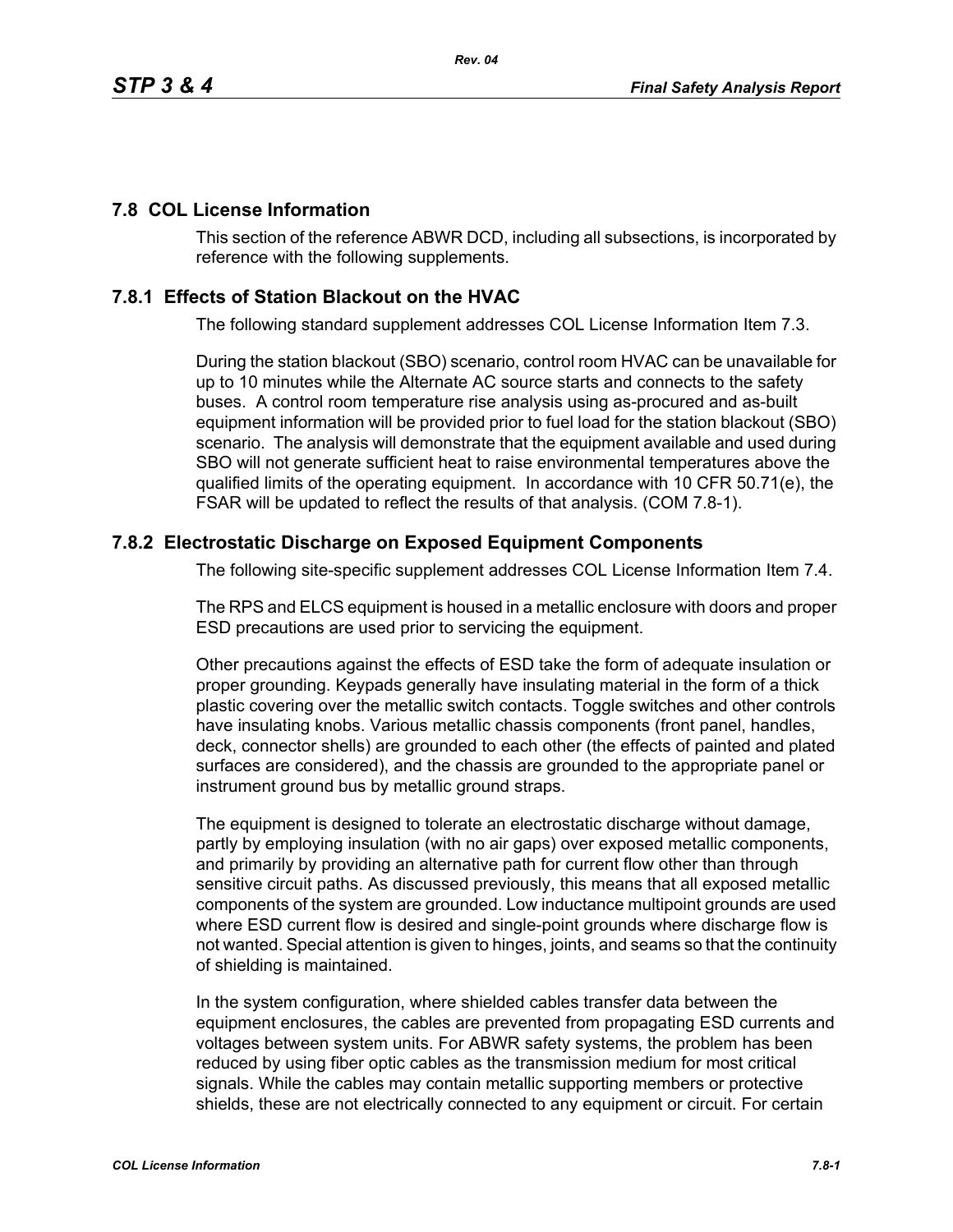functions where hardwired cable is required, solid grounding of cable shields to the equipment chassis at all inputs and outputs is used to divert ESD currents to ground.

The lack of susceptibility of ABWR control equipment to electrostatic discharges shall be verified using the test procedures included in IEC Publication 61000-4-2, Electromagnetic Compatibility (EMC) - Part 4-2: Testing and Measurement Techniques - Electromagnetic Discharge Immunity Test801-2, Electromagnet Compatibility for Industrial-Process Measurement and Control Equipment. Part 2:-Electrostatic Discharge Requirements. The test procedures of Part 4-2 will be used to qualify electrical and electronic equipment subjected to static electricity dischargesparagraph 8 of this document shall be performed up to and including-Severity Level 4, as defined in the document. The following acceptance criteria will be used:

- (1) No change in trip output status shall be observed during the test.
- (2) Equipment shall perform its intended functions after the test.

This result will be verified via ITAAC Table 3.4-1 Item 12.

The safety system control equipment for ABWR has inherent protection against transient ESD effects in that it is housed in a metallic enclosure with doors and that proper ESD precautions are used prior to servicing the equipment. Further protection is provided by the asynchronous, four-division, 2-out-of-4 channel configuration. Temporarily corrupted data in one division cannot cause an inadvertent trip or permanently disable a required trip. When bad data or equipment damage is detected, the affected division can be bypassed until repaired. In the reactor trip and isolation system (RTIS) channels, where the final trip outputs are also in a 2-out-of-4 configuration, both the sensor input and trip output sides of each equipment division can be bypassed, thus preventing failure from any cause in one channel from inhibiting or inadvertently causing a trip.

## **7.8.3 Localized High Heat Spots in Semiconductor Materials for Computing Devices**

The following standard supplement addresses COL License Information Item 7.5 and incorporates design-related information originally provided in Chapter 20 of the DCD.

Equipment purchase specifications for the Safety System Logic and Control (SSLC) systems will include the following provisions:

- **Supplier shall follow vendor recommendations for the design and use of heat** sinking and ventilation of local areas where power semiconductors of solid-state load drivers are used.
- Supplier shall design solid-state load drivers such that high power devices will be physically separated from low power circuitry in accordance with vendor recommendations.